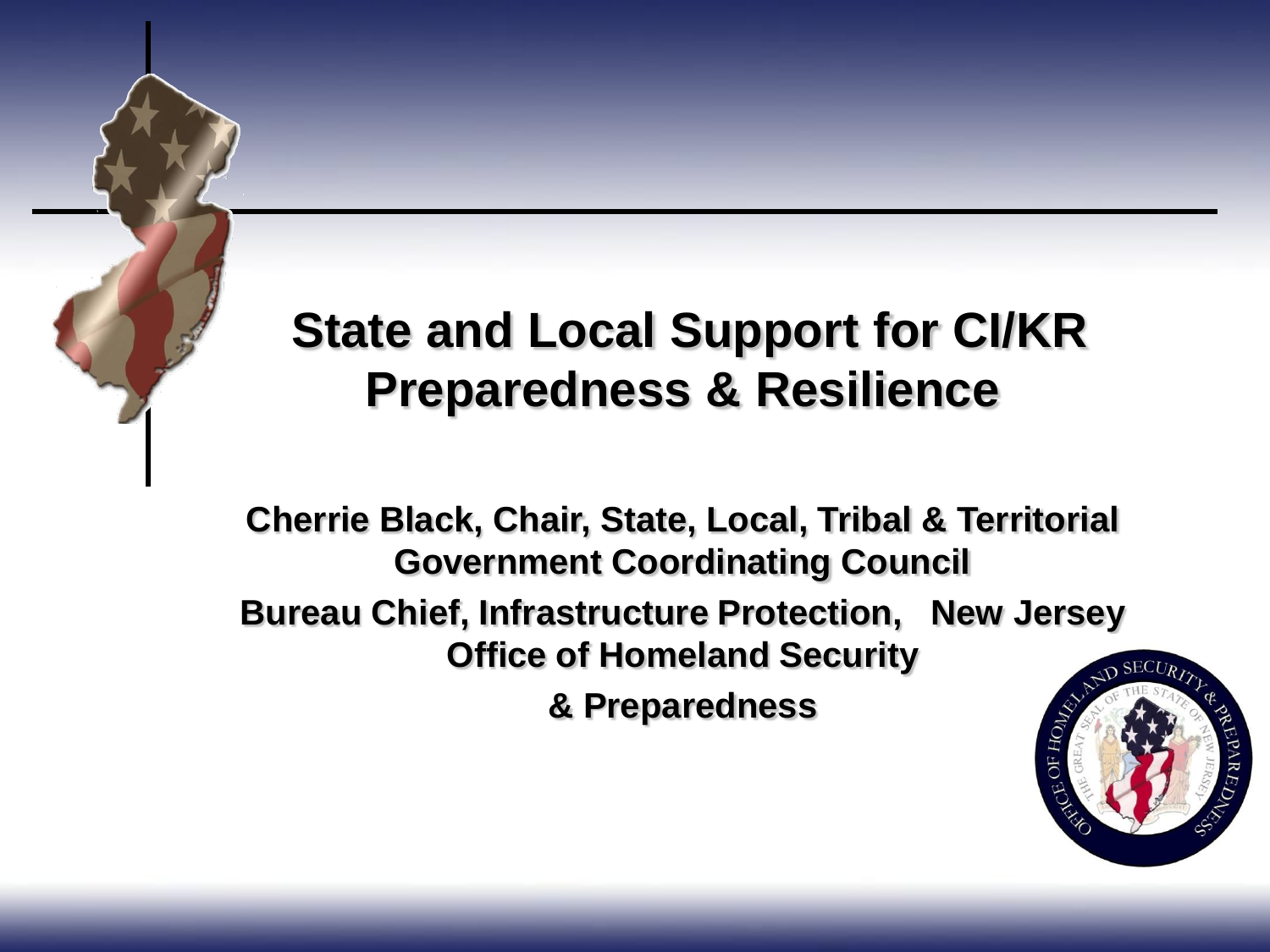

# Sector Partnerships and Preparedness

- Provide unique regional, state and local preparedness perspectives and programs
- Augment national programs with regional, state and local "ground truth"
- Tie the sectors into regional, state and local planning and preparedness programs.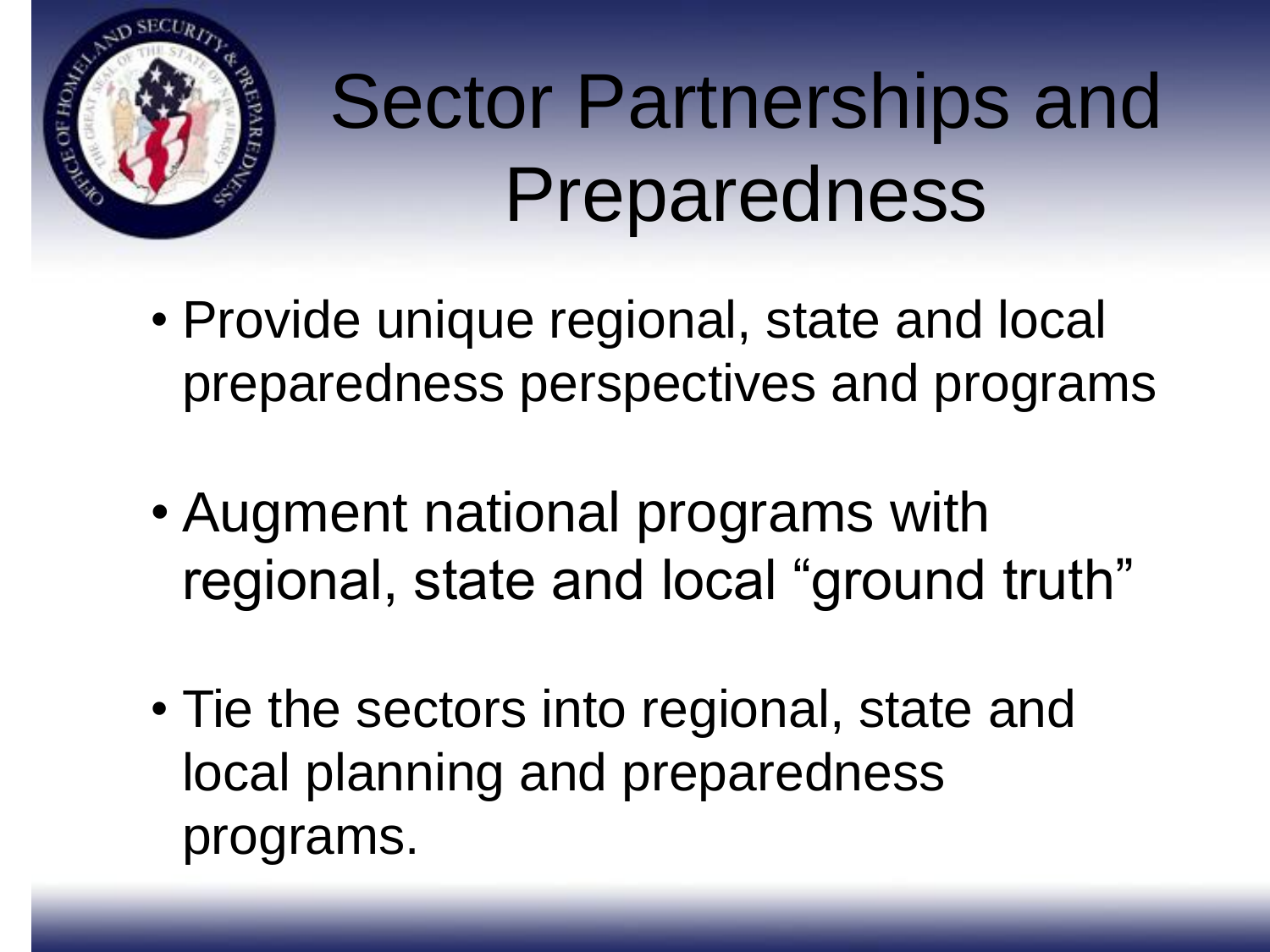

## State Sector Specific **Activities**

•Organize State Level Sector Working Groups for key sectors and sub-sectors

•Identify Sector/Sub-sector risks & priorities

•Focus on Sector priorities: NJ DIB Training (e.g., surveillance detection), key worker credentialing, information sharing and collaboration with State and local stakeholders.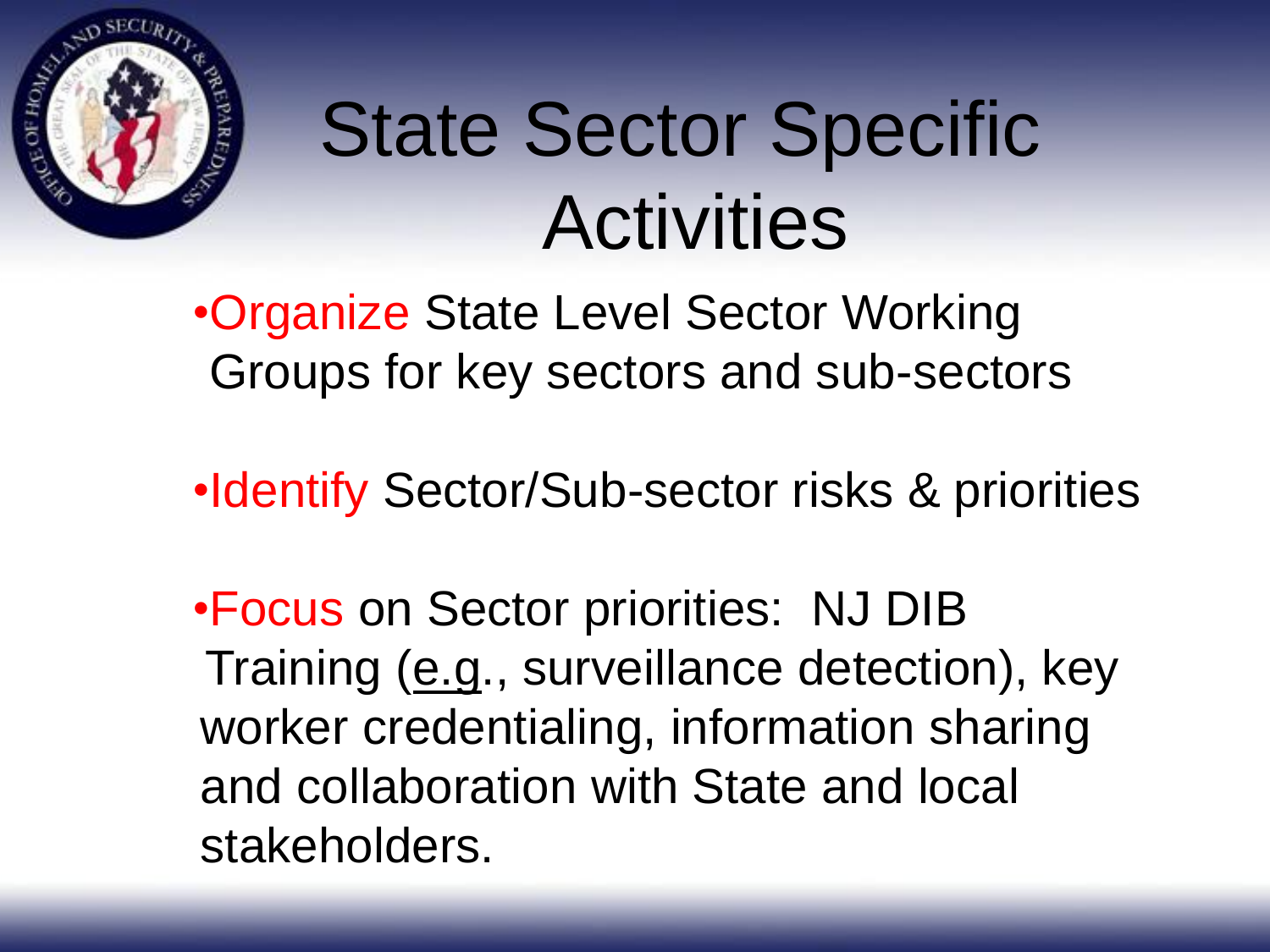

## Resilience

- Resilience is the ability of an asset, system or network to absorb a significant disruption and return to an acceptable state of functionality within an acceptable period of time.(RTO-RTA)
- Lifeline Sectors (Water, Communications, IT, Energy, Transportation) support all CIKR sectors. The resiliency of lifeline sectors is paramount.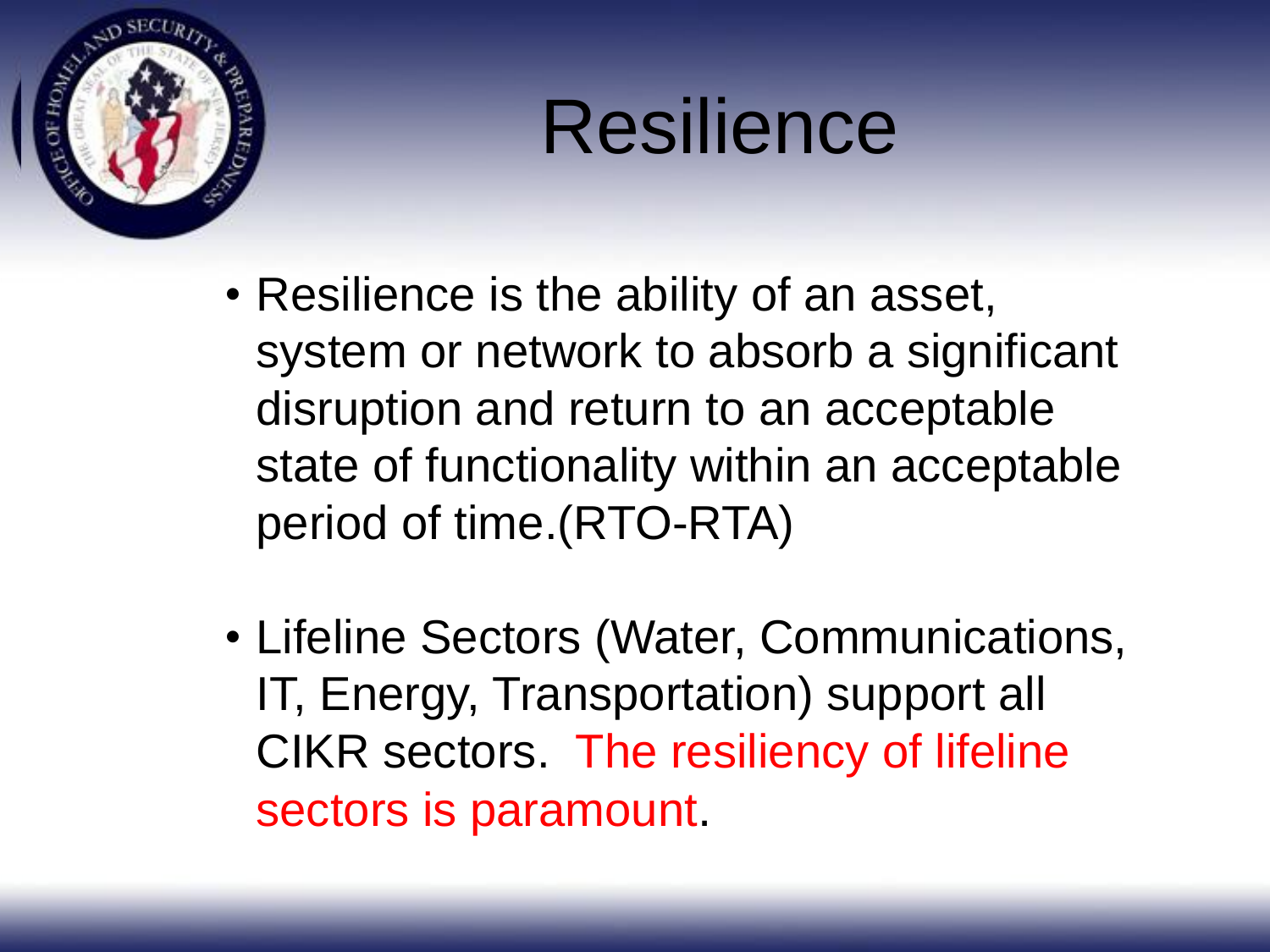

## **The Goal**

- Determine what is critical.
- Understand the dependencies and interdependencies of critical assets.
- Manage risk to:
	- Protect and deter if possible/reasonable;
	- Prioritize restoration of essential services;
	- Emphasize emergency response planning;
	- Mitigate economic impacts; and
	- Promote expeditious resumption of trade/commerce.